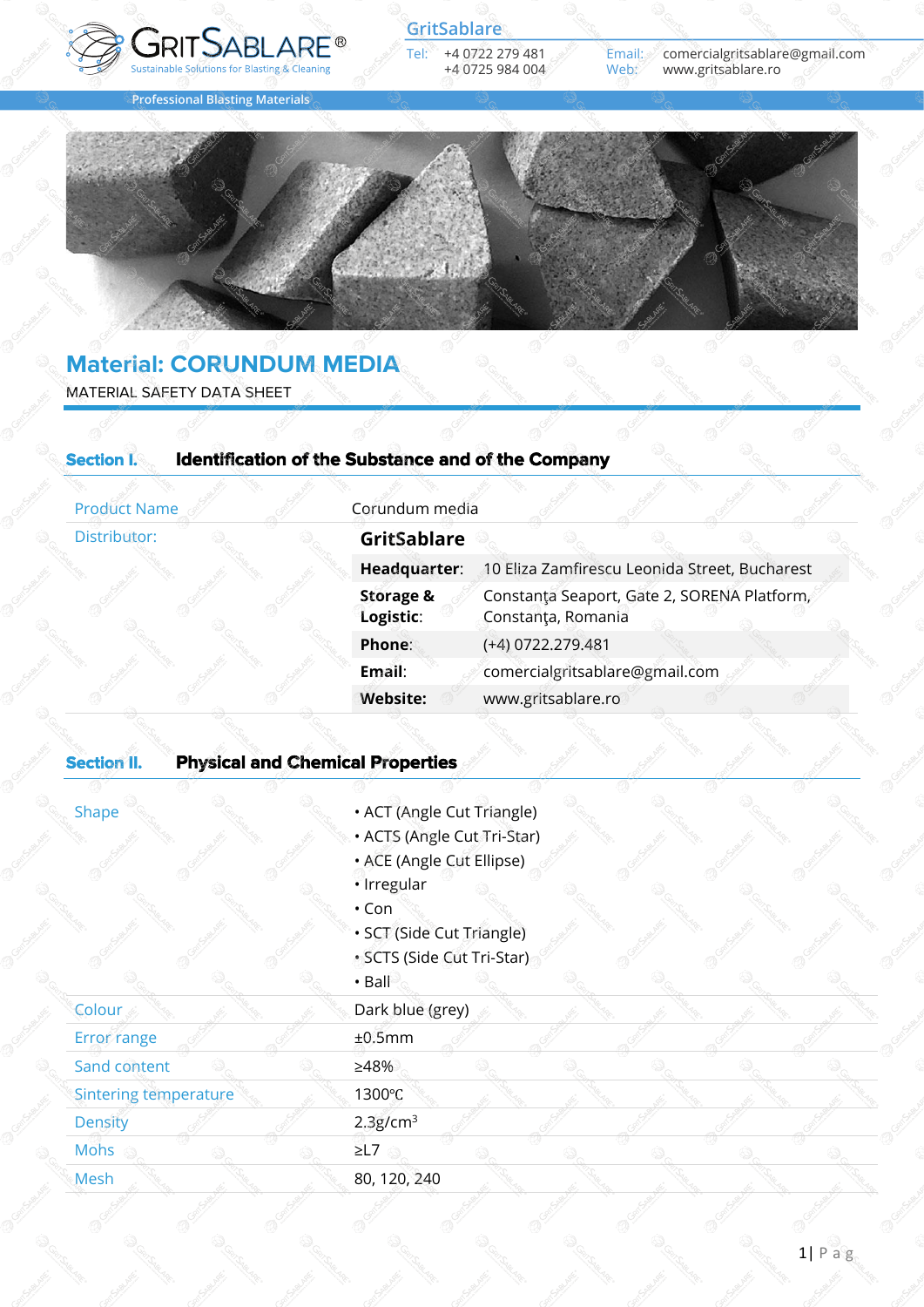

Tel: +4 0722 279 481 +4 0725 984 004 **GritSablare**

Email: comercialgritsablare@gmail.com Web: www.gritsablare.ro

**Professional Blasting Materials**

| <b>Attrition rate</b>       | ≤1.82% (Centrifuge self-grinding test data for 1 hour) |       |
|-----------------------------|--------------------------------------------------------|-------|
| <b>Chemical Composition</b> | Al <sub>2</sub> O <sub>3</sub>                         | 13.28 |
|                             | SiO <sub>2</sub>                                       | 49.6  |
|                             | $K_2O$                                                 | 6.84  |
|                             | CaO                                                    | 21.08 |
|                             | TiO <sub>2</sub>                                       | 3.25  |
|                             | Fe <sub>2</sub> O <sub>3</sub>                         | 1.68  |
|                             | Na <sub>2</sub> O                                      | 1.8   |
|                             | <b>MgO</b>                                             | 2.47  |
|                             |                                                        |       |
| <b>Section III.</b>         | <b>Fire and Explosion Hazard Information</b>           |       |
|                             |                                                        |       |

## **Section IV. Stability and Reactivity**

Chemical Stability Stable

Conditions to Avoid Contact with water.

## **Section V. Health Hazards Data**

| Potential Health Effects |           |  |  |  |
|--------------------------|-----------|--|--|--|
| Eye:                     | No hazard |  |  |  |
| Skin:                    | No hazard |  |  |  |
| Ingestion:               | No hazard |  |  |  |
|                          |           |  |  |  |

| <b>Section VI.</b>          | <b>First Aid Measures</b> |        |  |  |  |
|-----------------------------|---------------------------|--------|--|--|--|
| No Hazard                   |                           |        |  |  |  |
| <b>Section VII.</b>         | <b>Exposure Controls</b>  |        |  |  |  |
| <b>Engineering Controls</b> |                           | Stable |  |  |  |
| Cooline VIII                | <b>Dovonal Dvatostian</b> |        |  |  |  |

#### **Section VIII. Personal**

No Need